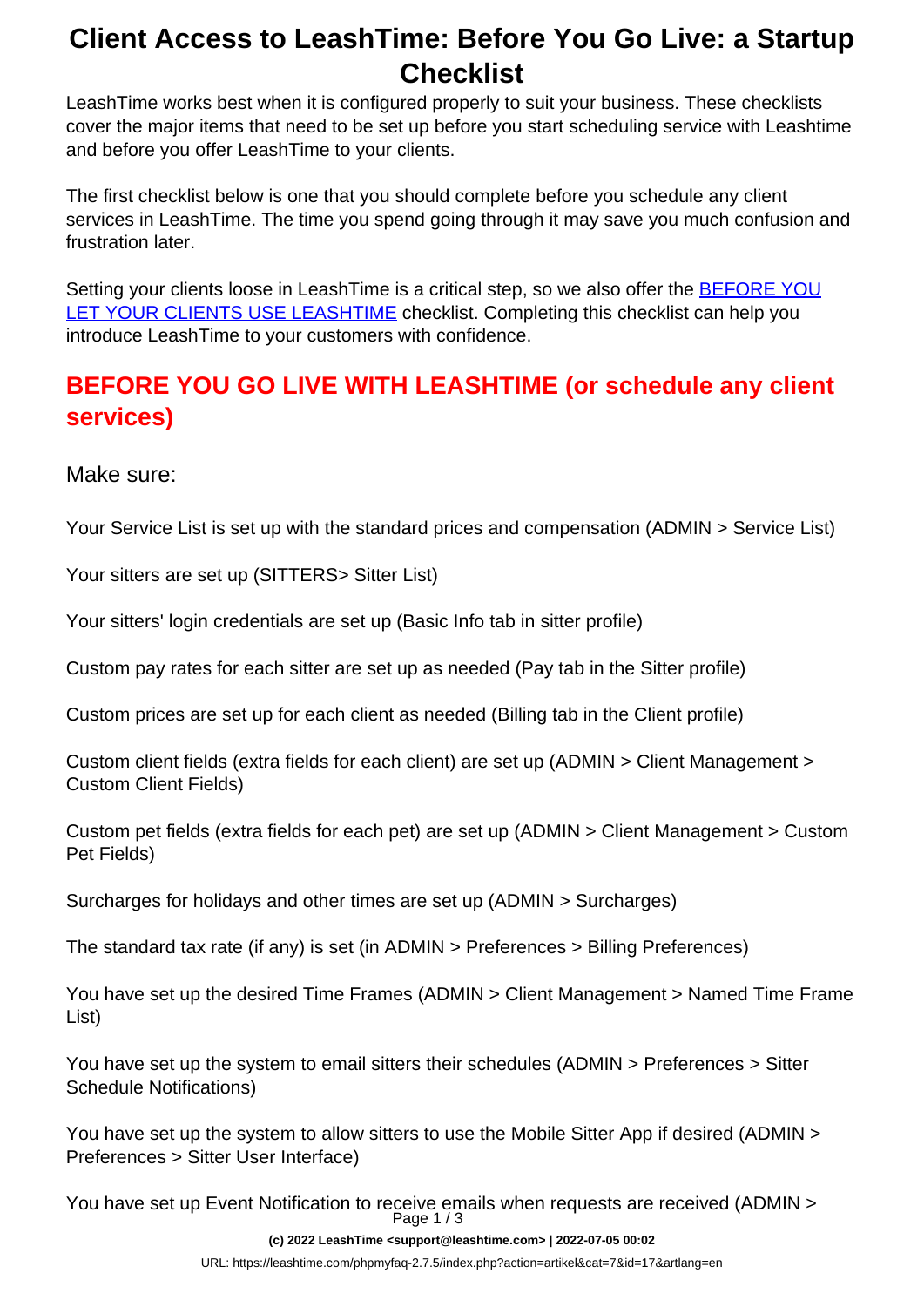# <span id="page-1-0"></span>**Client Access to LeashTime: Before You Go Live: a Startup Checklist**

Communication Preferences > Event Email Monitors )

To contact [support@leashtime.com](mailto:support@leashtime.com)

### **BEFORE YOU LET YOUR CLIENTS USE LEASHTIME**

#### Make sure:

You have completed the **BEFORE YOU GO LIVE WITH LEASHTIME** Checklist above

Your Client Service List (the list of services the client sees when she schedules) is set up (ADMIN > Client Management > Client Service List)

You have credit card preferences set up (if you accept credit cards)

Your business's Credit Card Merchant Info is set up (in ADMIN > Preferences > Billing Preferences)

Your Credit Cards Accepted list is set up (in ADMIN > Preferences > Billing Preferences)

You have your branded client login page set up (contact LeashTime Support)

You have your Prospective Client page ("Contact Us") set up (contact LeashTime Support and set ADMIN > Preferences > General Business > Accept Prospect Requests to "yes")

You have your Pet Care Service Agreement set up if desired (ADMIN > Client Management > Service Agreement)

You have set up login credentials for each of your clients (Basic Info tab in client profile, or contact LeashTime Support to set up all at once)

You have TESTED THE CLIENT LOGIN:

Set up a test client.

Login as that client.

Schedule visits as that client (watch the training video if necessary).

Enter a credit card as that client (if you accept credit card payments)

Make sure you understand everything your clients will need to understand.